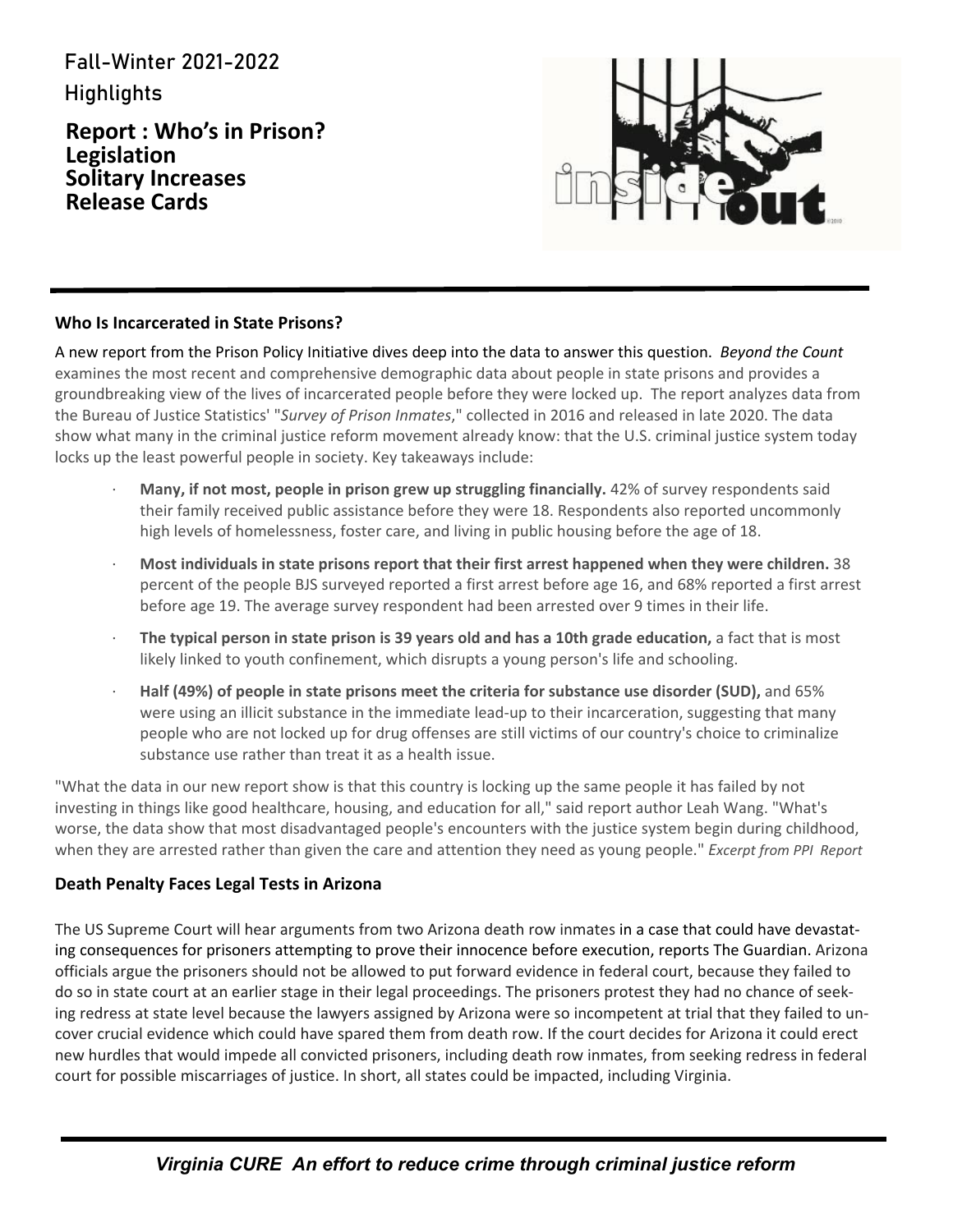#### **Criminal Justice Bills filed January 2022**

*This list includes bills that were supported and opposed by VACURE., and bills that failed. The session also saw the conversion of some bills that were turned into studies followed by reports.*

**HB 422 Writ of actual innocence; previously or unavailable nonbiological evidence; contents.** Introduced by: Charniele L. Herring. Changes the provision requiring that a petitioner petitioning for a writ of actual innocence based on previously unknown or unavailable non-biological evidence allege that such evidence is such as could not, by the exercise of diligence, have been discovered or obtained before the expiration of 21 days following entry of the final order of conviction or adjudication of delinquency by the circuit court to instead require that the petitioner allege such evidence could not have been discovered or obtained before the conviction or adjudication of delinquency became final in the circuit court. **Passed House and Senate**

**HB 501 Discovery in criminal cases; copies of discovery for the accused.** Introduced by**:** Michael P. Mullin Provides that for any discovery materials or evidence that the accused is permitted to inspect and review, the accused may request the Commonwealth to copy or photograph such discovery materials or evidence, and the Commonwealth shall provide such copies or photographs to the accused or his counsel. **House: Left in Courts of Justice.**

**HB 655 Corrections Ombudsman, Office of the Department of; created, report.** Introduced by**:** Patrick A. Hope **|** The bill enumerates the duties and powers of the Office, which include (i) providing information, as appropriate, to inmates, family members, representatives of inmates, Department of Corrections (the Department) employees and contractors, and others regarding the rights of inmates; (ii) monitoring conditions of confinement and assessing compliance with applicable federal, state, and local rules, regulations, policies, and best practices as related to the health, safety, welfare, and rehabilitation of inmates The bill also establishes a Corrections Oversight Committee, which is responsible for selecting the Department of Corrections Ombudsman. The bill additionally outlines the Office's authority to conduct inspections of each Department or Board of Local and Regional Jails facility and requires the submission of an annual report to the Governor, the Attorney General, the Senate Committee on the Judiciary, the House Committee on Public Safety, and the Director of the Department. **House, left in Public Safety**

**HB 658 Juveniles; appointment of counsel; indigency** Introduced by: Patrick A. Hope. Removes provisions stating that when the court appoints counsel to represent a child in a detention hearing or in a case involving a child who is alleged to be in need of services, in need of supervision, or delinquent and, after an investigation by the court services unit, finds that the parents are financially able to pay for such attorney in whole or in part and refuse to do so, the court shall assess costs against the parents for such legal services in the amount awarded the attorney by the court, not to exceed \$100 if the action is in circuit court or the maximum amount specified for court-appointed counsel appearing in district court. **House: Left in Courts of Justice**

**HB 661 Capital murder; death penalty for the willful, deliberate, and premeditated killing** Introduced by: William C. Wampler III Capital murder; death penalty for the willful, deliberate, and premeditated killing of a law-enforcement officer. Authorizes punishment by death for the willful, deliberate, and premeditated killing of a law-enforcement officer. **House: Left in Courts of Justice**

**HB 665 State correctional facilities; fees.** Introduced by: Patrick A. Hope . The bill provides that the cost of items within a state correctional facility's store or commissary shall not exceed 10 percent of the typical market rate for the same goods or services and that the fee associated with electronic visitation and messaging systems shall not exceed the actual costs of establishing and operating such systems. The bill eliminates fees associated with the use of telephone systems and the provision of an inmate's medical records upon his discharge. The bill provides that upon discharge from a state correctional facility an inmate shall receive, in the form of a check, an electronic transfer, or a debit or other account card, the balance of the inmate's personal trust account. **Passed House and Senate**

**HB 735 Department of Corrections; earned sentence credits.** Introduced by Robert B. Bell. Repeals the four-level classification system for the awarding and calculation of earned sentence credits currently set to go into effect on July 1, 2022. Under current law, a maximum of 4.5 sentence credits may be earned for each 30 days served. Senate: Passed by indefinitely in Finance and Appropriations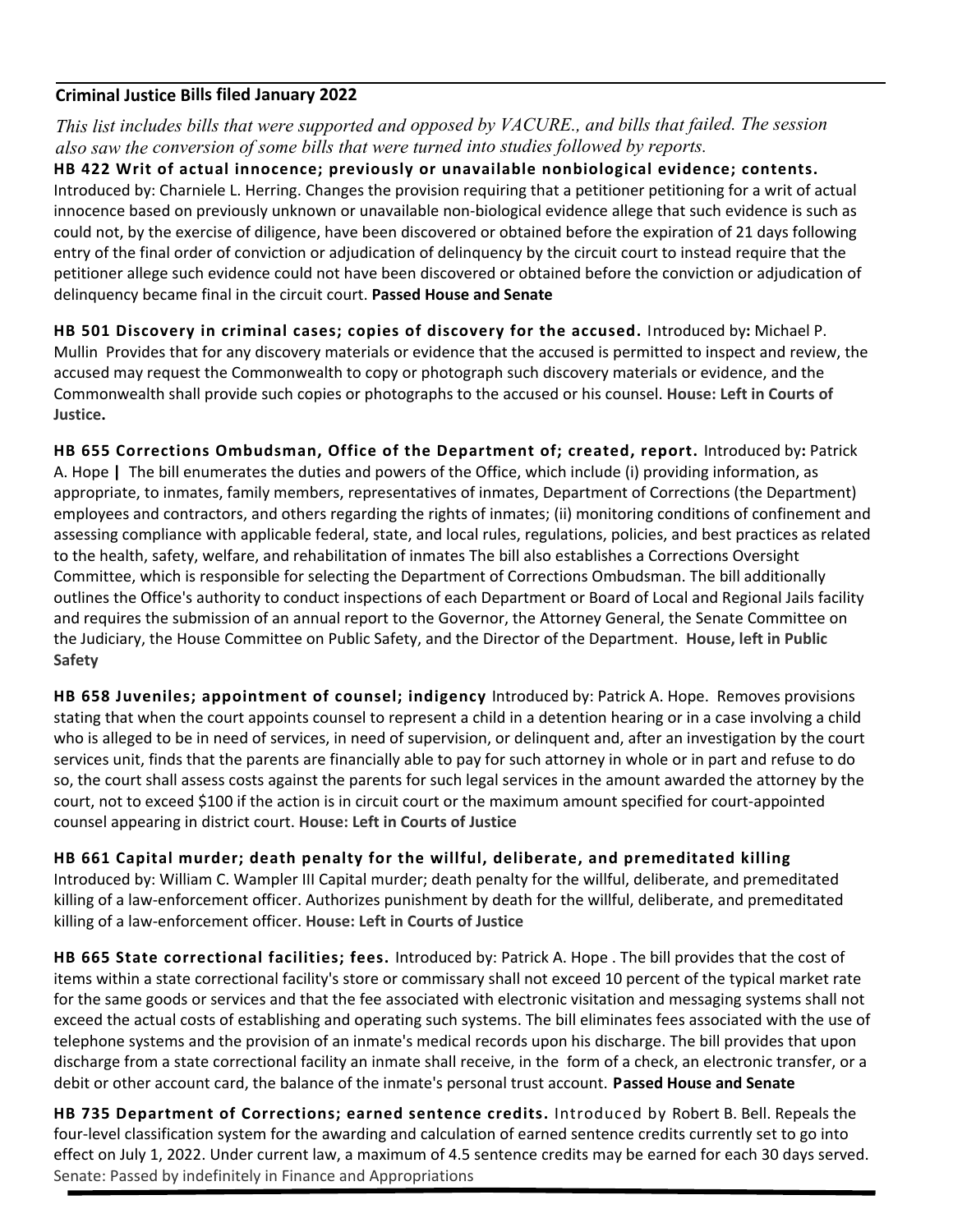**HB 758 Probation, revocation, and suspension of sentence; penalty.** Introduced by: Les R. Adams Makes changes to the definition of a technical violation as it pertains to the revocation of suspension of sentence and probation, and clarifies that a technical violation shall not include a violation of any specific or special term or condition imposed by the court in the original or any subsequent sentencing order and includes the consequences of a violation based solely upon a first technical violation and for a second or subsequent technical violation or any other violation, including a violation of any specific or special term or condition imposed by the court in the original or any subsequent sentencing order. **Defeated by Senate**

**SB 108 Correctional facilities; DOC to convene work group to study use of restorative housing.**

Introduced by**:** Joseph D. Morrissey. Directs the Department of Corrections to convene a work group to study the use of restorative housing within state correctional facilities and juvenile correctional centers. The bill directs the DOC to facilitate confidential interviews between work group members and at least 25 persons currently incarcerated in a state correctional facility who are currently or who have within the past 12 months been placed in restorative housing and confidential interviews with existing staff and facility officials as requested by the work group. **The bill requires the work group to submit its findings and recommendations, including how to safely reduce or end the use of restorative housing that lasts longer than 14 days, to the General Assembly by December 1, 2022.**

**SB 104 Mandatory minimum sentences; elimination, modification of sentence to mandatory minimum term.** Introduced by**:** Joseph D. Morrissey. Elimination of mandatory minimum sentences; modification of sentence to mandatory minimum term of confinement for felony offenses; report. Except for aggravated murder of a lawenforcement officer, eliminates all mandatory minimum sentences of confinement from the Code of Virginia. **The bill directs the Secretary of Public Safety and Homeland Security to establish a work group to evaluate the feasibility of re sentencing persons previously convicted of a felony offense that was punishable by a mandatory minimum term of confinement and to report its findings by November 1, 2022.**

**SB 378 Petition for modification of sentence; eligibility, procedures.** Introduced by J. Chapman Petersen**.** Provides a petition process for a person serving a sentence for any conviction or a combination of any convictions who remains incarcerated in a state or local correctional facility and meets certain criteria to petition the circuit court that entered the original judgment or order to (i) suspend the unserved portion of such sentence or run the unserved portion of such sentence concurrently with another sentence, (ii) place such person on probation for such time as the court shall determine, or (iii) otherwise modify the sentence **House, left in Courts of Justice**

#### **Solitary Confinement Bill becomes study**

A House of Delegates subcommittee has voted to change legislation passed by the Senate to strictly limit how long state prisons can hold people in solitary confinement. (HB108) Instead, the bill was amended to language that directs prison officials to study the issue. Supporters of the legislation, had been concerned about the state's use of solitary confinement for years, and argued the practice had been already studied enough However, given the composition of the amendments. the best compromise they could hope for in the Republican-controlled House. "I don't wan t a study, but the alternative was that this bill was going to be defeated," said Del. Patrick Hope, D-Arlington, one of the chamber's more outspoken advocates for prison reform. But he urged the Department of Corrections to take the study seriously."When the General Assembly asks for a work group to study a topic, we mean it," he said. "The Department of Corrections argued it no longer uses solitary confinement because procedures now call for all inmates to have at least four hours outside of their cells each day. Solitary confinement has traditionally been defined as being held in isolation for 22 hours a day. However, Advocates and Persons incarcerated, have argued the difference is semantics. Among other things, they note that out-of-cell recreation time is also isolated and typically consists of a prisoner being moved from their cell to a different caged area, alone. The Senate bill, proposed by Sen. Joe Morrissey, D-Richmond, would have barred prisons from holding someone in confinement for longer than 15 days in any 60-day period. It would also require medical and mental health evaluations and meaningful programming and interaction during out of cell time. The Department of Corrections estimated it would cost \$4.8 million to meet the requirements set in the bill.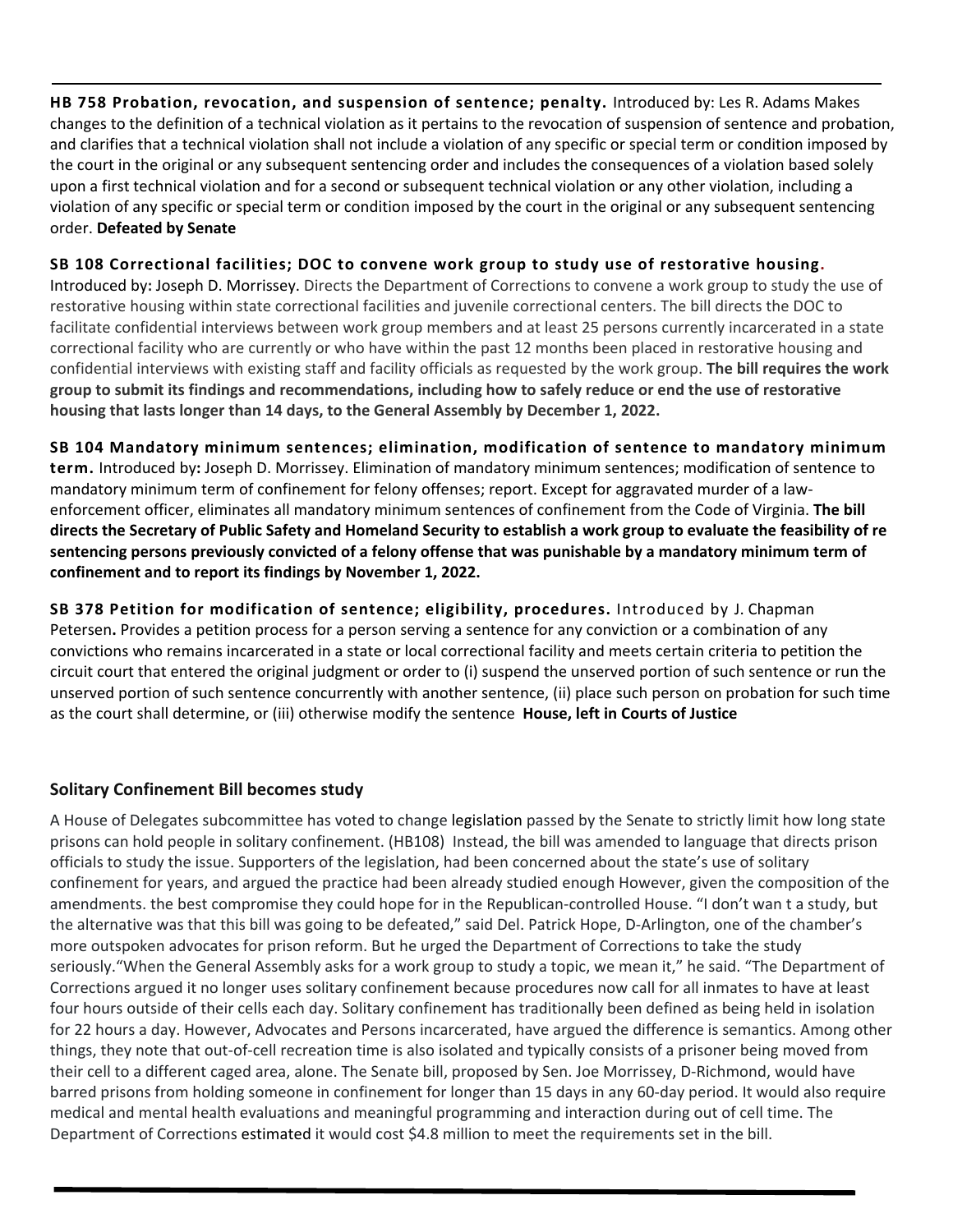#### **Use of Solitary Increased by 500% During Pandemic**

Before the pandemic, the estimated number of people held in solitary confinement in the U.S. ranged from 50,000 to 80,000 on any given day, though many advocacy organizations believe counts are under estimated. Now, new data shows that at the height of the pandemic last year, up to 300,000 individuals were in solitary, according to analysis from Solitary Watch and The Marshall Project, non-profits focused on criminal justice reform advocacy, reports NPR. Put another way, solitary confinement was used at an increase of close to 500 percent over previous levels, the official report details. Like every sector of the justice system during the pandemic, the limits of the current system were tested. Early reports during the pandemic illuminated problems with mask access, sanitation tools, COVID-19 testing, and stories of how social distancing was nearly impossible with the number of individuals behind bars.

The impossibility of social distancing created issues with the ability to quarantine, as well as the ability to affect the spread of the virus. So,prisons resorted to solitary confinement," institutions using six-by-nine-feet cells where someone will spend 22 to 24 hours a day confined will do more harm than good", according to the report. Moreover, while more individuals are being placed in solitary confinement conditions as a way of stopping the spread  $-$  experts say confinement exacerbated unsafe conditions, and led to an even bigger outbreak of the virus. Studies show that extended time in solitary confinement can weaken the immune system and cause "underlying physical conditions like hypertension that increase the risk of contracting and suffering serious health effects from COVID-19."

#### **University to present training in solitary confinement protocols for youth**

The Georgetown University Center for Juvenile Justice Reform will present a class in protocols aimed at limiting the use of solitary confinement of youth. The first class of trainees for the "Ending Isolation in Youth Facilities" certificate program also will include professionals as well as representatives of nonprofit organizations working with youth who have been arrested, convicted, paroled or enrolled in community-based diversion programs. The center also is preparing to spotlight four juvenile justice agencies from four states as innovators in reforming solitary confinement and, alongside that, creating programs whose outcomes include having fewer kids display the behaviors that can land them in solitary. Representatives from those agencies, which the trainees eventually will visit, likely will be among speakers and instructors for the weeklong training.

## **Fairfax County Diversion First**

Policy and cultural changes have dramatically altered Virginia's largest county's judicial system, "Ten years ago judges sentenced people to jail much more frequently on low level charges " a county official stated. People were also held pretrial and held on secured bonds (cash bonds). After taking office in 2020 as one of three new progressive prosecutors in Northern Virginia, current Commonwealth's Attorney Steve Descano ended the use of cash bail and stopped prosecuting simple marijuana possession cases prior to the state's legalization. One possible driving force behind the decline in Fairfax County's incarcerated population in the last decade is its Diversion First Policy. The initiative aims to reduce the incarceration of people with mental health issues which the county says is less costly.

## **Civil Rights Commission find 60% of jailed not convicted**

A new report by the U.S. Commission on Civil Rights has found that 60 percent of people awaiting trial remain in jails. These jails increasingly hold people who have not been convicted of a crime, especially people of color, simply because they can't afford bail. Meanwhile, political polarization around the issue within the commission itself has resulted in a failure to pass on recommendations and findings for the second time since similar contentions in September 2021.

Panelists repeatedly recommended more funding to the criminal justice system and that the Justice Department improve its monitoring of pre-trial abuses in various jurisdictions, noting that median bail amounts for a felony arrest are \$10,000 nationally while the Federal Reserve found that nearly half of Americans would not be able to pay an unexpected expense of \$400. The existing system frequently fails to detain someone because they are a public safety risk,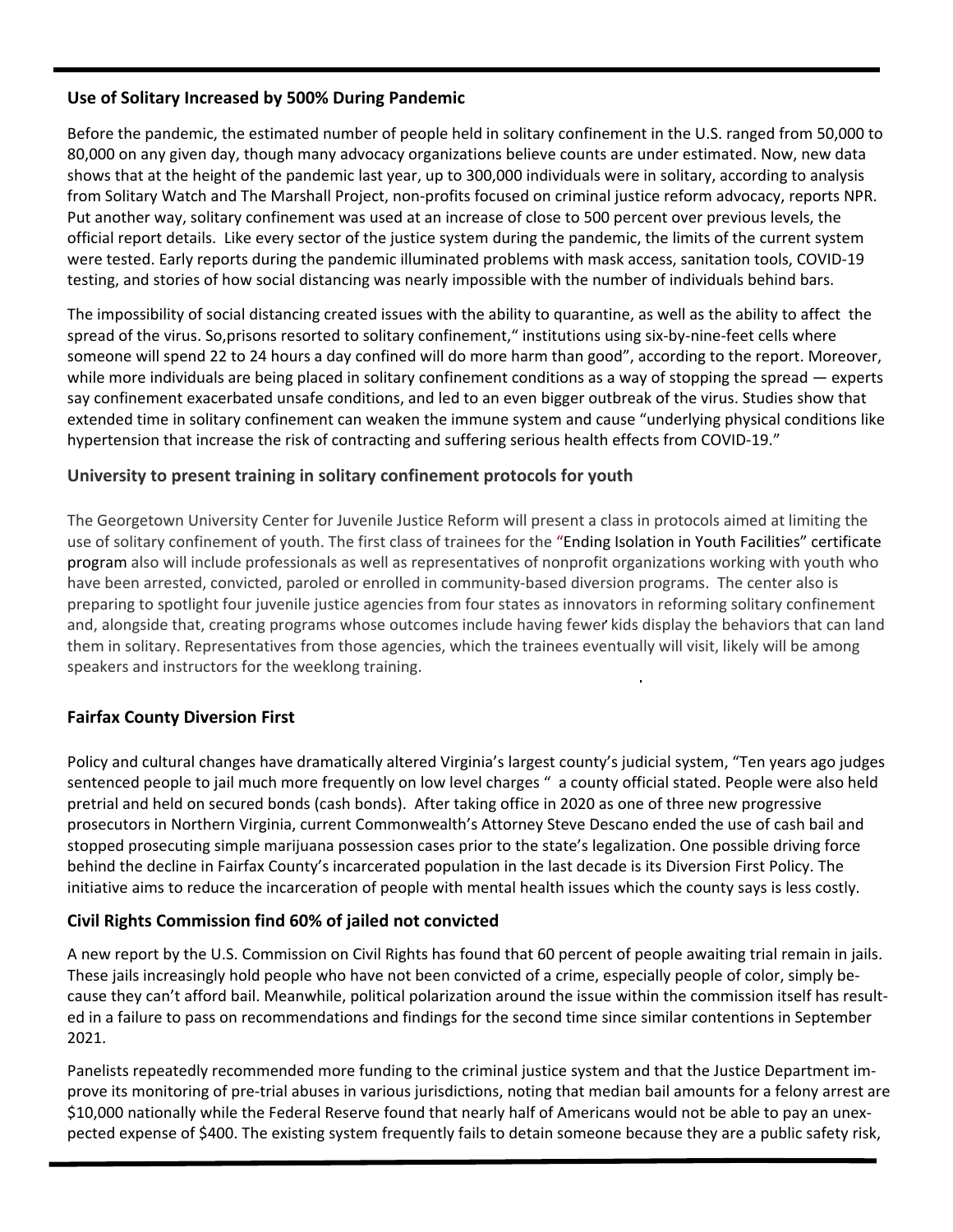but regularly holds those who lack the money — even \$100 — to pay for cash bail. Between 1970 and 2015, the number of people detained prior to any trial increased 433 percent across the U.S. Today, nearly three-fourths of the 631,000 people held in U.S. jails every day have not been convicted of a crime but are awaiting trial.

#### **Hampton Roads group bails people out of jail**

On any given day, an estimated 13,000 people who have not been convicted or sentenced are locked up in jails across Virginia. Some are detained pretrial solely because they cannot afford bail. In Hampton Roads, a local bail fund program joins a growing list working to change that. The bail fund program, which operates under the name of *Tidewater Solidarity Bail Fund*, covers the cost of bail for individuals arrested for low-level crimes who do not otherwise have the means to pay. The fund recently hit a milestone — paying bail for the 100th time for a defendant who could not afford it and would have awaited trial in jail.

#### **ConConnect: a networking platform for the formerly incarcerated**

When Andre Peart left New York state Bare Hill Correctional Facility in 2018, he didn't have anywhere to go. The open gates didn't offer much freedom so at 23 years old, he walked out of his sentence with \$40 in gate money and a bus ticket, which couldn't get him very far. Peart lived in local shelters for about a year. He made money as a garbage collector and providing maintenance at a gym. "It reminded me of prison," said the now 31-year-old entrepreneur, "I wanted to flourish and do more so I could get out". He started applying frantically for jobs, with no success. The need to get a job wasn't just financial - it was a parole requirement, along with other mandates . Then he discovered LinkedIn. He was excited to find a tool to form a professional network and find resources. But he was still getting turned down for the jobs and connections he was applying for, despite having good credentials. "I thought it would be extremely powerful if there was a tool like this catered to men and women like me," he said. "And because there was nothing like it, I decided to build it." Peart then founded ConConnect in 2020, the first professional networking platform for the formerly incarcerated. In 2021, he was accepted by the Center for Black Innovation to receive mentorship, access to executives and resources to bring his concept to life. Tech Stars, a venture capital firm, and Cox Enterprises, a leading communications company, soon decided to fund the project.

Before the platform officially went live, it had already received about \$125,000 in investments. Although it's still in its beta version, it has already attracted 2,700 users. To achieve that, Peart had to work with probation officers, nonprofit organizations and state and local governments to share the platform with the formerly incarcerated. The website also hosts over 220 community partners, 40 employers, and offers 60 different services. Peart says that ConConnect should have 1,000 jobs posted by this summer, with three to five listings being published every week.

#### **A Note About Letters to Virginia CURE**

**Virginia CURE is an all volunteer organization. We depend on volunteers. to answer mail, help with the newsletter, maintain the mailing list and help with special events. We care about your concerns and appreciate being kept informed however; when you send letters, please keep the page count to a minimum, as letters take time to read and process. We have currently a large backlog of letters that we will try to address.**

**Also, please do not send legal papers as we do not have the capacity to deal with legal issues.**

**Thank you for your interest in VACURE. We look forward to working together to improve Virginia's criminal justice system.**

**Please send mail to:**

 **Virginia CURE. PO BOX 2310, Vienna VA 22183**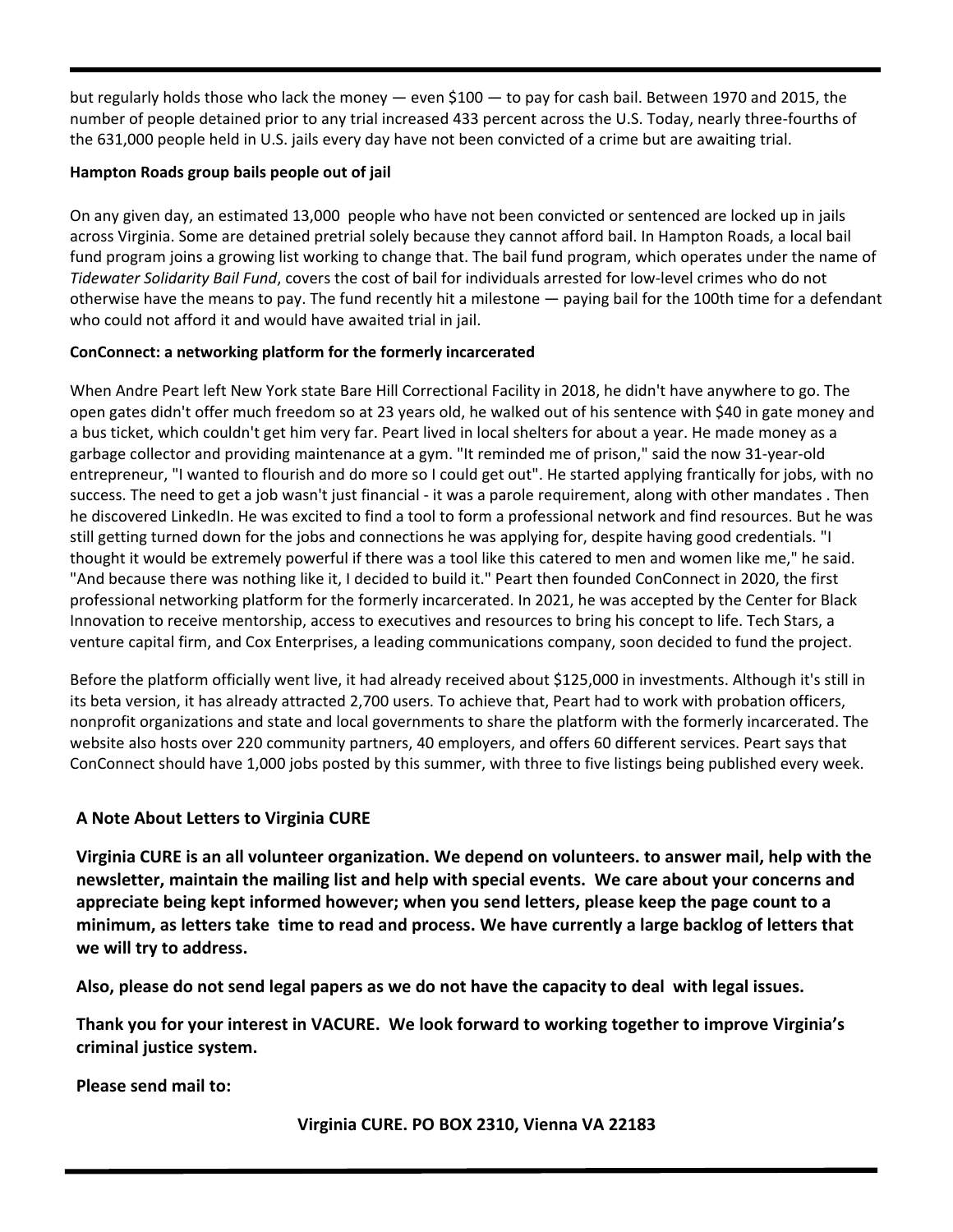#### **A Prison Policy Initiative Update: Spotlight on Release Cards**

Every year, roughly 5 million people are released from jail and another half million leave prison.. When a person leaves a correctional facility, they often receive their funds — wages earned while behind bars, support from family members, or money the person had in their possession when arrested from fee-laden prepaid debit cards. To better understand how these companies continue to unfairly extract money from consumers — and more importantly, what can be done to stop them — this report analyzed the most recent fee disclosures that release-card companies filed with the CFPB, Consumer Financial Protection Bureau.

When someone is given a release card on their way out of a prison or jail, they have up to six ways to use its value, but each option entails different challenges, and most involve fees. As the CFPB's director recently noted, some release-card companies have made a practice of "siphoning off…people's own hard-earned money" through abusive practices that sometimes violate federal law. The data summarized in this report paint a picture of a complex obstacle course, riddled with pitfalls that deprive formerly incarcerated people of the modest amount of money they have when they are released. The report identifies the many ways the cards take your money. The list is too long to summarize here and but a few examples will suffice to provide an idea of what people have to deal with.

The first way someone can get their money off of a release card is by exercising their right to "opt out" and get a refund**,** however, you have to act quickly when contacting the company else you will go beyond an arbitrary grace period and get hit with maintenance fees. Second: opting out generally requires that the cardholder contact customer service or make a web-based request to close the account, however people recently released from custody frequently lack reliable phone or Internet service. Also refunds are generally sent via a mailed check, even though recently released people are likely to need time to establish a mailing address.

The report offers six ways to get money back, exposing various problems and some solutions. If someone spends a long time in custody, and accumulates a balance in their "trust account," for example a prepaid debit card may be a convenient way to give someone their money, especially if there are few (or no) fees.

## **People First Writing Guide**

Designed to desensitize, terms such as "felon," "convict," "offender" and "criminal" replace names and other descriptions, such as "woman," "daughter," "father," "child" or "person." These carceral labels compound punishment by reducing people to their worst moments, codifying stigma and haunting people for years after sentences are served. Incarcerated, formerly incarcerated and convicted people have been arguing for years that not only are such labels painful for them individually — Now we have two national studies of of nearly 3,000 people, conducted by the bipartisan policy group FWD.US and the polling firm Benenson Strategy Group, that found those surveyed were significantly more likely to describe people in negative terms and make dehumanizing associations — considering a person "dangerous," for instance — when they were defined by labels such as "felon" and "habitual offender. In 2016, the Office of Justice Programs scrubbed harmful carceral terms from its website, grant solicitations and speeches. (The policy was rescinded by the agency during the Trump administration and has yet to be reinstated by the Biden administration.)

FWD.us is a lobbying group based in the United States that advocates for prison reform, status for undocumented immigrants, particularly for DACA recipients, and higher levels of immigration visas, particularly for H-1B visas for foreign workers in STEM fields. The initiative is primarily supported and funded by Silicon Valley, and led by principal Facebook founder Mark Zuckerberg. Excerpt from the Washington Post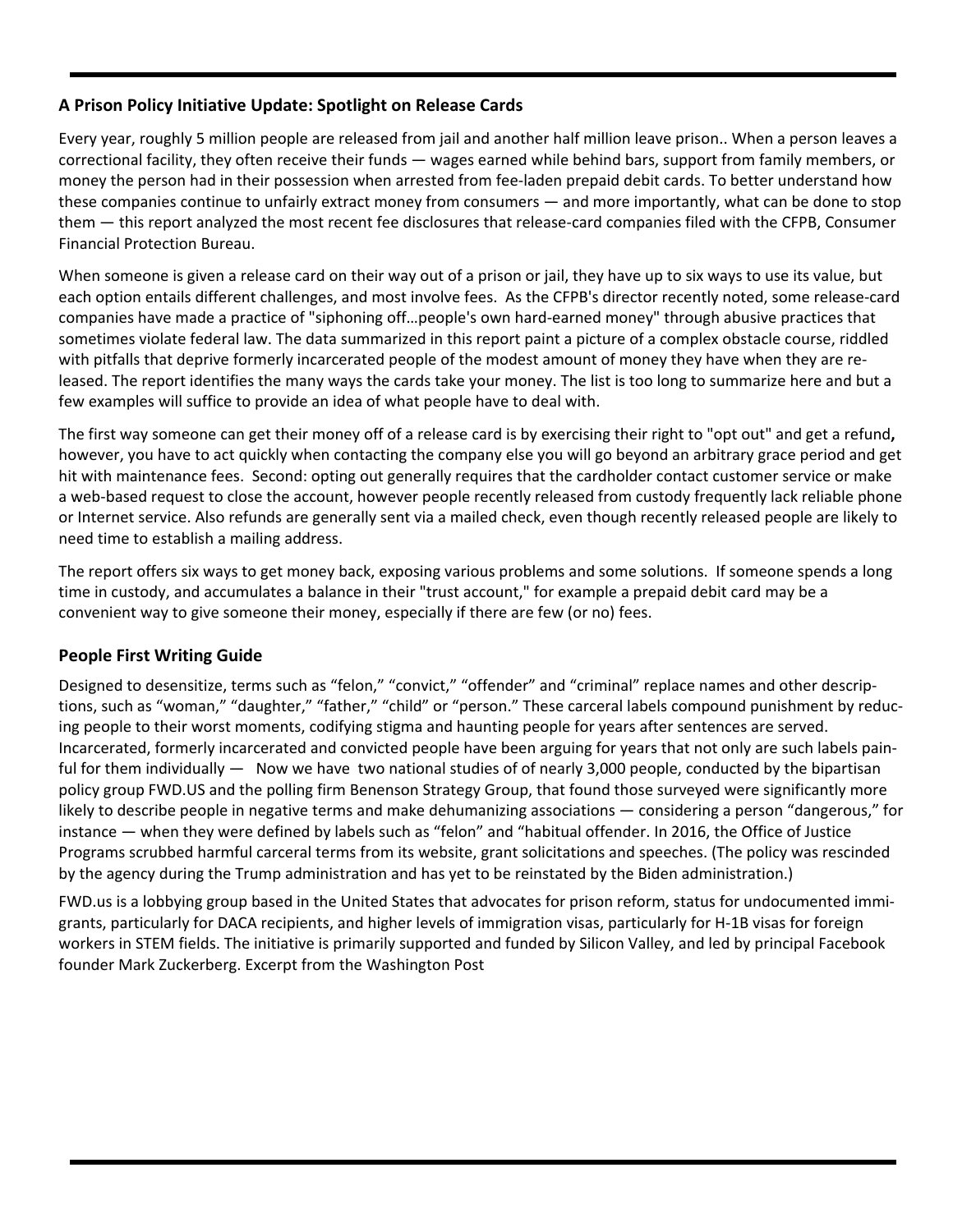| <b>Board of Directors</b>         | <b>Issue Representatives</b>     |
|-----------------------------------|----------------------------------|
| <b>Reverend William B. Twine,</b> | <b>Prison Industries</b>         |
| Chairman                          | <b>Tom Petersik</b>              |
| <b>Norfolk</b>                    |                                  |
| <b>Mary Anne Stone,</b>           | Parole<br><b>Bill Richardson</b> |
| <b>Vice Chairman</b>              |                                  |
| Richmond                          | <b>Juvenile Justice</b>          |
| Carla Peterson,                   | Mary Ann Stone                   |
| <b>Director</b>                   | <b>Civil Committment</b>         |
| Vienna                            | Bernida Thompson                 |
| <b>Eric Peterson, Treasurer</b>   |                                  |
| Vienna                            |                                  |
| <b>James Bailey</b>               |                                  |
| <b>Norfolk</b>                    |                                  |
| <b>Sandra Brandt</b>              |                                  |
| <b>Norfolk</b>                    |                                  |
| <b>Edythe West,</b>               |                                  |
| Richmond                          |                                  |
|                                   |                                  |

#### **WE NEED YOUR EMAIL ADDRESS!**

If you have an email address and are not receiving updates from Virginia CURE, please send a message to curevirginia@gmail.com.

#### **Book Reviews:**



## **Are Prisons Obsolete?** By Angela Davis

One of the central texts of the prison abolition movement," Davis's book is extraordinary in the way it "encourages readers to imagine alternatives to imprisonment, especially by addressing the broader structural issues propelling mass incarceration." Similarly, "Professor Davis argues that this movement, like other abolition movements in America, seem radical at first but after some struggle have the potential to transform society."